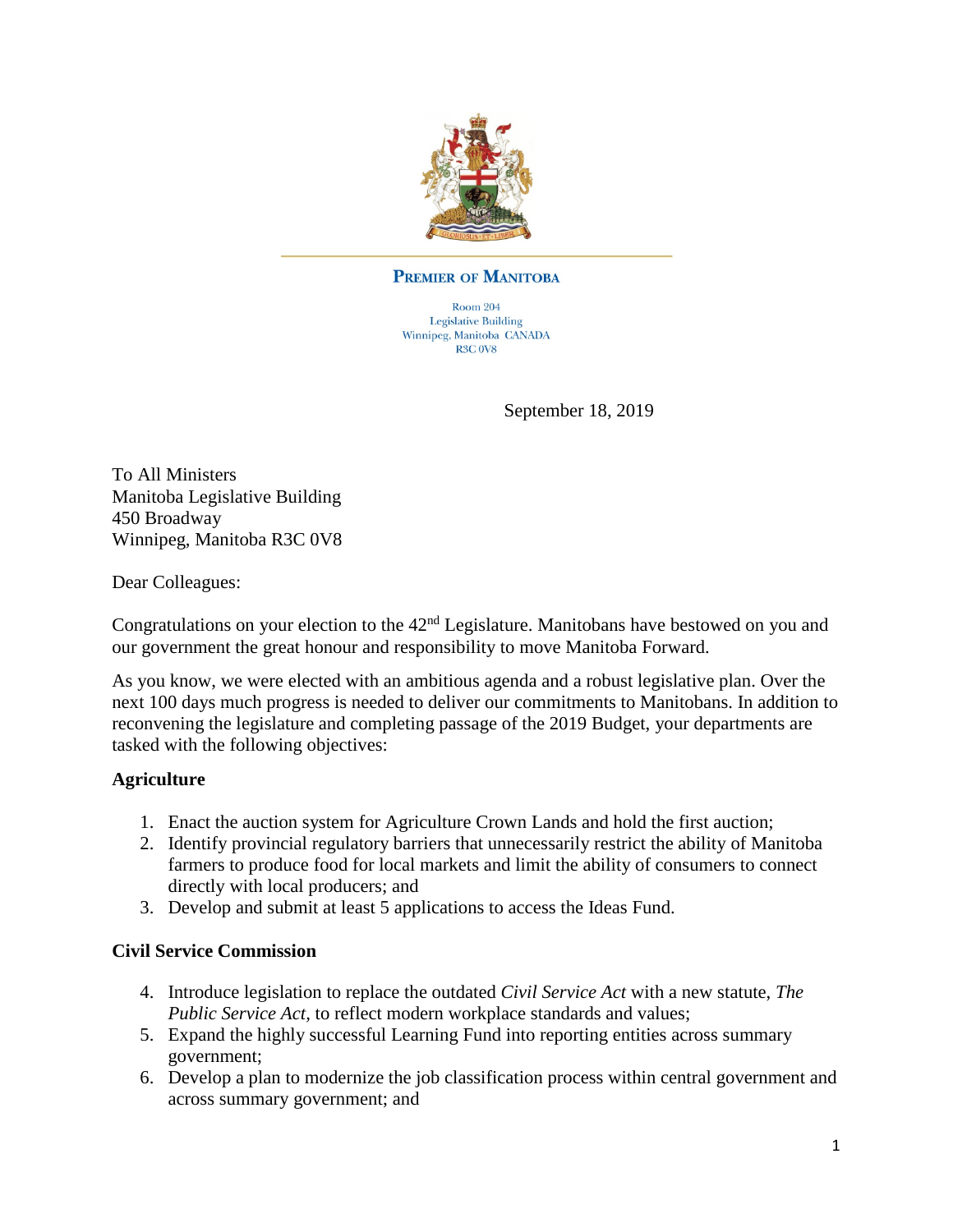- 7. Develop and submit at least 5 applications to access the Ideas Fund; and
- 8. Release a progress report on the public service Transformation Strategy, to share how we are building a culture of outcomes and innovation inside the Manitoba public service.

# **Crown Services**

- 9. Introduce legislation to streamline Manitoba Public Insurance Corporation's claims dispute process to vehicles to improve timeliness of service and reduce red tape;
- 10. Issue revised mandate letters for all Crown corporations, emphasizing the need for continuous progress on reducing administrative costs, integrating the Crowns into our budgeting process and finding ways to collaborate on procurement, accommodations, and other matters of mutual interest;
- 11. Commission a provincial gaming review to assess the structure and size of the industry and provide recommendations to guide oversight of the sector;
- 12. Ask Efficiency Manitoba to initiate a \$25 million per year retrofit program to spur investment in energy-saving products for homes, commercial buildings and farms;
- 13. Develop legislative changes to allow restaurants to deliver liquor directly to customers.
- 14. Direct Manitoba Liquor and Lotteries to adjust VLT revenue sharing agreements to 30:70 with veterans organizations until the end of the provincial gaming review;
- 15. Develop and submit at least 5 applications to access the Ideas Fund; and
- 16. Direct Manitoba Liquor and Lotteries to exempt Manitoba craft distillers, cideries, brewers from product mark-ups for craft products produced and sold on-premises.

# **Education**

- 17. Continue planning for the construction of the 20 new schools as identified in our New Schools Guarantee;
- 18. Issue mandate letters to all post-secondary institutions receiving provincial operating funding to outline expected student outcomes and financial accountability requirements;
- 19. Initiate the Teachers Ideas Fund to support innovative solutions brought forth to streamline operations by teachers to streamline operations and improve educational outcomes of students with successful applicants announced in 2020;
- 20. Bring forward a mandate review for the Department of Education and Training, improving capacity to respond to the K-12 review and the phase-out of education taxes;
- 21. Re-introduce *The Minor Amendments and Corrections Act, 2019*; and
- 22. Develop and submit at least 5 applications to access the Ideas Fund.

### **Families**

- 23. Begin consultation and development of a new program to support Manitobans with disabilities that is distinct and separate from existing Employment Income Assistance program supports;
- 24. Work with the private sector to expand the number of child care spaces in Manitoba; and
- 25. Develop and submit at least 5 applications to access the Ideas Fund from both the Department of Families and the Manitoba Housing and Renewal Corporation (MHRC).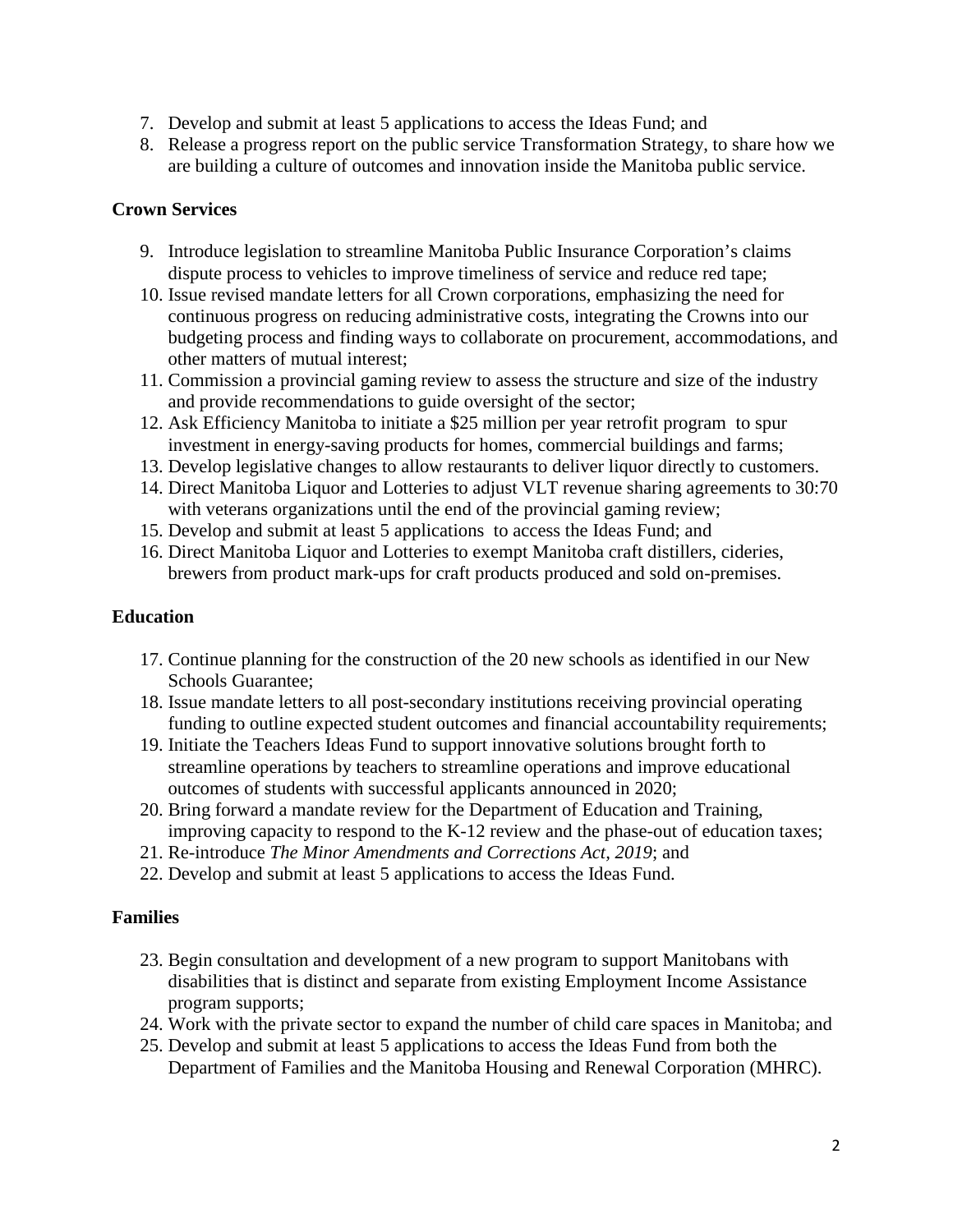#### **Finance**

- 26. Bring forward legislation to begin implementation of the 2020 Tax Rollback Guarantee;
- 27. Start work on a specific plan to phase out education taxes on land over 10 years, starting once the budget is no longer in deficit;
- 28. Finalize and make public cabinet level Balanced Scorecard measures and begin development of departmental level measures;
- 29. Introduce legislation to enhance integration of summary government budgeting and financial reporting to Public Sector Accounting Board standards;
- 30. Bring forward changes to *The Pension Benefits Act* as recommended by the Pension Commission of Manitoba;
- 31. Introduce *The Crown Lands Dispositions Act*;
- 32. Reduce Manitoba's tax interest surcharge;
- 33. Work towards implementing recommendations from the 2019 *Review of Planning, Permitting and Zoning in Manitoba*;
- 34. Work collaboratively with the Legislative Assembly to support their efforts to repair the Manitoba Legislative Building and surrounding grounds;
- 35. Release the 2018-19 Statement of Public Accounts;
- 36. Commence work to explore the costs and benefits of the upcoming obsolescence of government's enterprise system software, applications and products with the goal a view to how this will support the consolidation of back office functions;
- 37. Continue the work to centralize procurement to find real value-for-money savings for Manitobans, and commence the centralization of procurement across other reporting entities across summary government;
- 38. Identify an inventory of land and property owned by the department that is no longer usable or required by government for the delivery of public services.
- 39. Restructure Investors Group Field arrangement to make it more transparent and sustainable for taxpayers and the Winnipeg Football Club;
- 40. Develop and submit at least 5 applications to access the Ideas Fund; and
- 41. Continue efforts to restore the Fiscal Stabilization Account balance to its legislated target level of 5% of core government expenditures.

### **Growth, Enterprise & Trade**

- 42. Host the inaugural Manitoba Jobs Summit on October 3, 2019 to begin implementation of the Manitoba Works 40,000 Job Plan;
- 43. Continue working with other provinces to remove inter-provincial trade barriers;
- *44.* Re-introduce *The Workplace Safety and Health Amendment Act, The Labour Relations Amendment Act,* and *The Business Registration, Supervision and Ownership Transparency Act (Various Acts Amended);*
- 45. Introduce legislation to implement changes recommended by the Legislative Review Committee of *The Workers Compensation Act*;
- 46. Amend *The Employment Standards Code* to extend leave protections to all victims of sexual violence;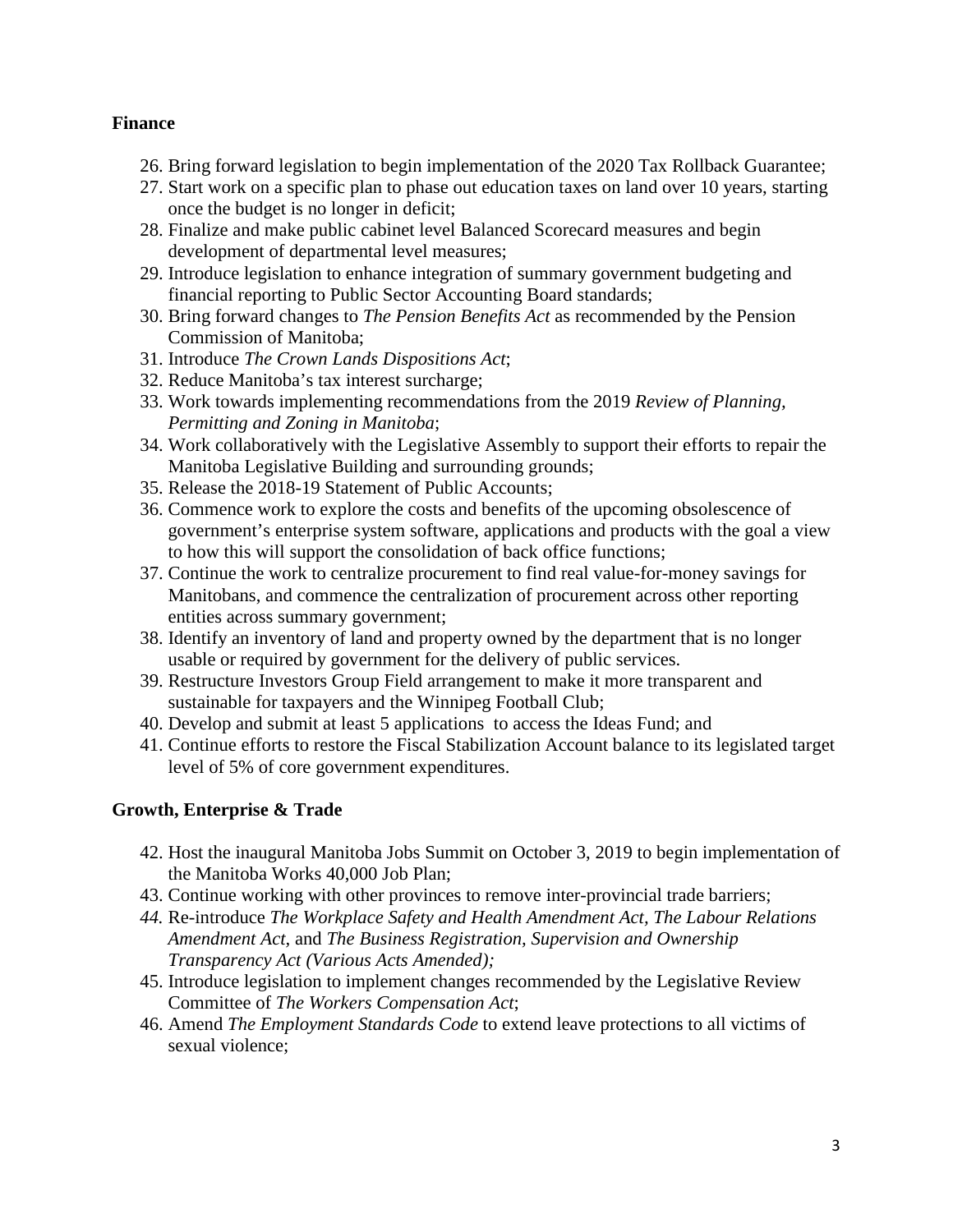- 47. Bring forward legislation to eliminate Sunday and holiday shopping restrictions while preserving the right of municipalities to create local retail hour restrictions in their communities;
- 48. Establish the new Manitoba Mineral Development Fund;
- 49. Identify all regional and sector organizations for the Partners in Economic Growth (PEG) initiative and enter into accountability agreements with PEG partners;
- 50. Review the portfolio of abandoned and orphaned mines to ensure a more rapid pace of remediation efforts, while ensuring that all instances in which the private sector can be held accountable for remediation efforts are identified and actioned;
- 51. Bring forward a plan to manage the mineral resources owned by the Manitoba Potash Corporation;
- 52. Develop and submit at least 5 applications to access the Ideas Fund; and
- 53. Create an action plan to address recommendations of the 2019 *Review of Planning, Permitting and Zoning in Manitoba* under the jurisdiction of Manitoba Finance.

### **Health, Seniors & Active Living**

- 54. Re-introduce *The Health System Governance and Accountability Act* to reduce overall administration and provide enhanced service delivery of health services across Manitoba;
- 55. Initiate the Frontline Ideas Fund for healthcare workers to support innovative solutions to streamline and improve patient care with successful applicants announced in 2020;
- 56. Begin work with Shared Health to create 200 new nursing positions and fill them by 2023;
- 57. Begin work with the Regional Health Authorities and Shared Health to hire an additional 80 paramedics to achieve our customer service standard of 24-7 access to care within 30 minutes for 90% of Manitobans, 90% of the time;
- 58. Create a plan to make bulk purchases of medical equipment with other Canadian provinces;
- 59. Begin planning the reconstruction of the St. Boniface Emergency Department; and
- 60. Develop and submit at least 5 applications to access the Ideas Fund.

### **Indigenous & Northern Relations**

- 61. Conclude work associated with *Operation Return Home*;
- 62. Develop and submit at least 5 applications to access the Ideas Fund; and
- 63. Begin public engagement on the implementation of comprehensive duty to consult framework.

### **Infrastructure**

- 64. Re-introduce *The Public Sector Construction Projects (Tendering) Act;*
- 65. Bring forward new legislation to complete implementation of the Mandatory Entry-Level Training (MELT) program for Class 1 drivers;
- 66. Develop a plan in consultation with the federal government and Manitoba municipalities to build 150km of active living trails through the Investing in Canada Plan;
- 67. Develop and submit at least 5 applications to access the Ideas Fund;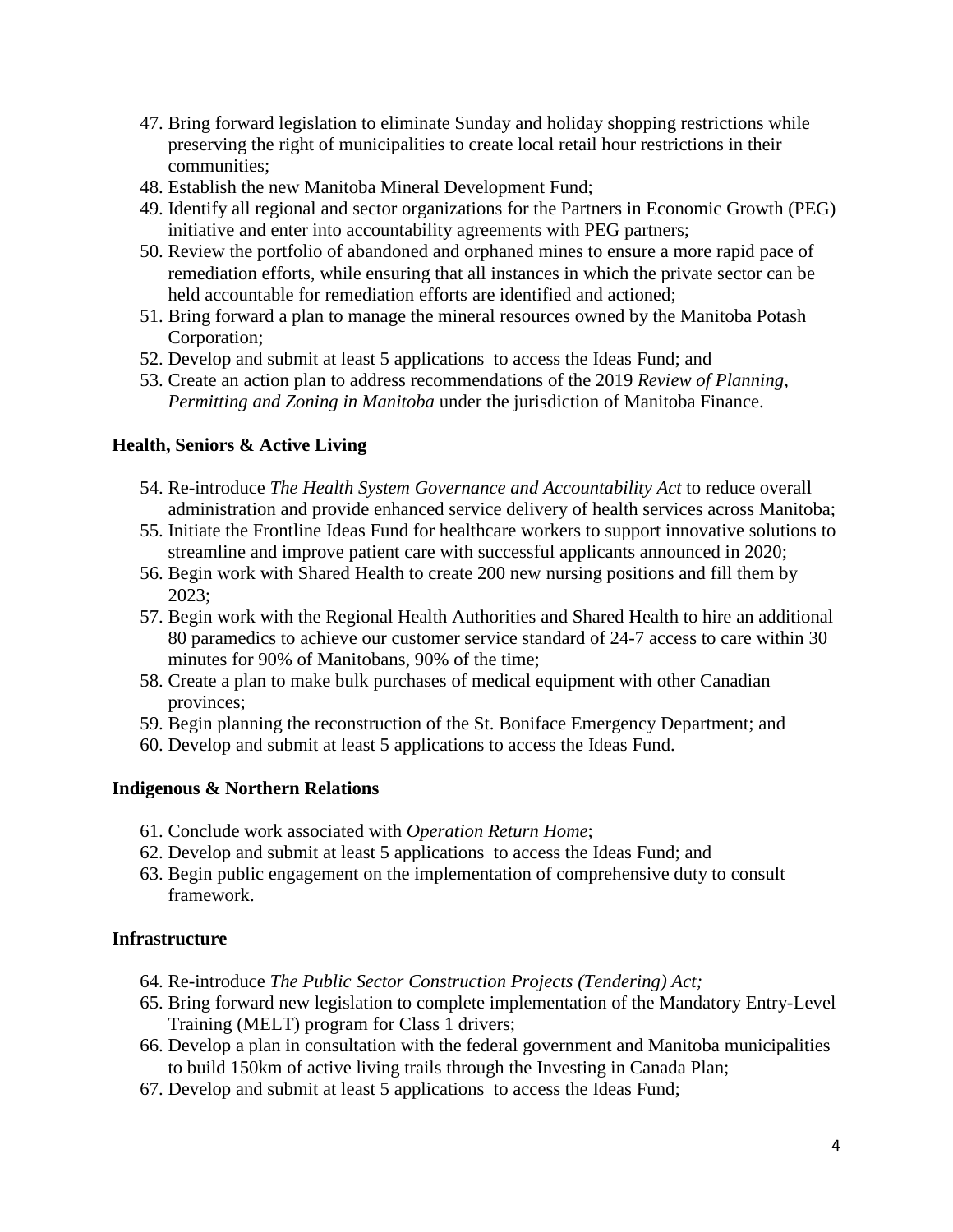- 68. Engage the City of Winnipeg and the City of Brandon to develop an appropriate regulatory framework to introduce Next Generation 911 (NG911) services based on interoperability with other levels of government and provinces;
- 69. Work with the Manitoba Heavy Construction Association and other private sector agencies to develop a plan to allow the private sector to assume a more meaningful role in service delivery with the outcome of lowering "soft costs";
- 70. Develop a dedicated fund for infrastructure projects that stimulates private sector investment and job creation for inclusion in Budget 2020; and
- 71. Accelerate the construction of Lake Manitoba Outlet.

# **Justice & Attorney General**

- 72. Re-introduce *The Liquor, Gaming and Cannabis Control Amendment Act (Cannabis Social Responsibility Fee)*;
- 73. Bring forward legislation to eliminate election expense subsidies for political parties;
- 74. Mandate the Manitoba Police Commission to provide recommendations to improve the safety of downtown Winnipeg;
- 75. Implement the remaining portions of the Family Law Reform initiative, to allow more families to benefit from the new processes for family law that are self guided, support children and reduce red tape;
- 76. Develop and submit at least 5 applications to access the Ideas Fund;
- 77. Transition regulation of Manitoba's horse racing industry to the Liquor, Cannabis, and Gaming Authority of Manitoba prior to commencement of the 2021 racing season;
- 78. Begin a comprehensive review of the youth corrections system to provide recommendations to reduce recidivism and proactively addresses issues at an early age, including ensuring appropriate correctional facilities are in place to manage the system going forward; and
- 79. Advance transparency by proactively disclosing more government documents.

### **Municipal Relations**

- 80. Partner with the Winnipeg Metropolitan Region to begin development of a capital region growth plan that will deliver better infrastructure at lower cost and improve planning;
- 81. Establish a collaborative process with the Association of Manitoba Municipalities to strengthen provincial-municipal growth and partnership opportunities, with a balanced discussion of both revenues and expenditures without raising taxes;
- 82. Work with the Special Envoy for Military Affairs to introduce legislation to exempt all veterans organizations from municipal property taxes regardless of their location throughout the province;
- 83. Establish a Municipal Audit and Accountability Program to provide third party value-formoney audits for municipalities wanting to improve services without raising taxes;
- 84. Renew the existing partnership with The Winnipeg Foundation to create the Endow Manitoba fund and extend participation in the 24 Hour Giving Challenge until 2026;
- 85. Work to implement the recommendations of the 2019 *Review of Planning, Permitting and Zoning in Manitoba* related to areas of the department's jurisdiction; and
- 86. Develop and submit at least 5 applications to access the Ideas Fund.